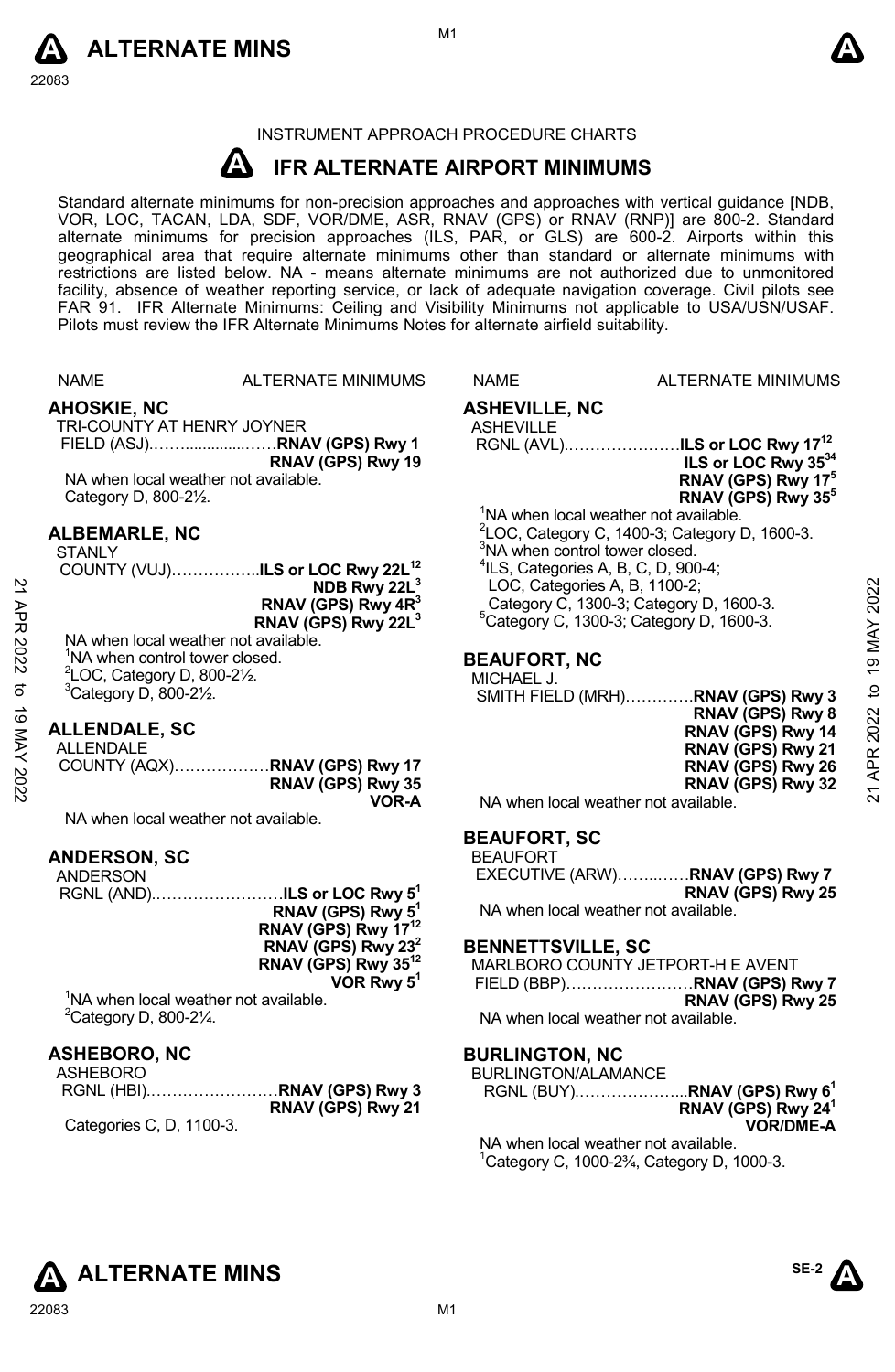

# **CHARLESTON, SC**

| <b>CHARLESTON</b>                            |  |  |
|----------------------------------------------|--|--|
| AFB/INTL (CHS)ILS or LOC Rwy 15 <sup>1</sup> |  |  |
|                                              |  |  |

**ILS or LOC Rwy 331 RNAV (GPS) Y Rwy 32 RNAV (GPS) Y Rwy 152 RNAV (GPS) Y Rwy 212 RNAV (GPS) Y Rwy 332 VOR/DME or TACAN Rwy 33 VOR/DME or TACAN Rwy 213 VOR/DME or TACAN Rwy 332**

 $^{1}$ LOC, Category D, 800-2¼; Category E, 800-2½.<br><sup>2</sup>Category D, 800-21⁄ <sup>2</sup>Category D, 800-21/4. 3 Category D, 800-2¼; Category E, 800-2½.

CHARLESTON

 EXEC (JZI).…………...........….**ILS or LOC Rwy 912 RNAV (GPS) Rwy 434 RNAV (GPS) Rwy 934 RNAV (GPS) Rwy 2734** 

<sup>1</sup>LOC, NA when local weather not available.  $2^2$ LOC, Category C, 900-2½; Category D, 900-2¾.  $3$ NA when local weather not available. 4 Category C, 900-2½; Category D, 900-2¾.

# **CHARLOTTE, NC**

CHARLOTTE/DOUGLAS INTL (CLT)……………………**ILS or LOC Rwy 18C1 ILS or LOC Rwy 18L1 ILS or LOC Rwy 18R<sup>1</sup> ILS or LOC Rwy 232 ILS or LOC Rwy 36C1 ILS or LOC Rwy 36L3 ILS or LOC Rwy 36R3 RNAV (GPS) Y Rwy 18C4 RNAV (GPS) Y Rwy 18L RNAV (GPS) Y Rwy 18R4 RNAV (GPS) Y Rwy 36C5 RNAV (GPS) Y Rwy 36L4 RNAV (GPS) Y Rwy 36R4**  21 APR 2022 to 19 MAY 202221 APR 2022 to 19 MAY 2022

<sup>1</sup>LOC, Category C, 800-2¼; Category D, 800-2½.<br><sup>2</sup>ILS, Categories A, B, C, D, 700-2.<br><sup>3</sup>ILS, LOC, Cetegory C, 800, 21⁄.  $3$ ILS, LOC, Category C, 800-2 $\frac{1}{4}$ ; Category D, 800-2½. 4 Category C, 800-2¼; Category D, 800-2½.  $5$ Category D, 800-2 $\frac{1}{2}$ .

#### **CHERAW, SC**

CHERAW MUNI/LYNCH BELLINGER FIELD (CQW)…………………**RNAV (GPS) Rwy 26 VOR/DME Rwy 8** 

NA when local weather not available. Category C, 900-2½; Category D, 900-2¾.

# **CHESTER, SC**

CHESTER CATAWBA

RGNL (DCM).……………………….…**NDB Rwy 35 RNAV (GPS) Rwy 17 RNAV (GPS) Rwy 35** NA when local weather not available. Category D, 900-2¾.





# ALTERNATE MINIMUMS NAME ALTERNATE MINIMUMS

**CLEMSON, SC** 

OCONEE COUNTY

 RGNL (CEU)..……………........**RNAV (GPS) Rwy 7 RNAV (GPS) Rwy 25**

NA when local weather not available. Category C, 800-2¼.

# **CLINTON, NC**

CLINTON-SAMPSON

COUNTY (CTZ)...……………………....**LOC Rwy 61** 

**RNAV (GPS) Rwy 61 RNAV (GPS) Rwy Y 241 RNAV (GPS) Rwy Z 24 VOR/DME-A1** 

NA when local weather not available. 1 Category D, 800-2¼.

# **COLUMBIA, SC**

 COLUMBIA METRO (CAE).…......................**ILS or LOC Rwy 51**

**ILS or LOC Rwy 111 ILS or LOC Rwy 291 RNAV (GPS) Rwy 52 RNAV (GPS) Rwy 112 RNAV (GPS) Rwy 232 RNAV (GPS) Rwy 292 VOR-A2**  1 LOC, Category C, 900-2¼; Category D, 900-2½; Category E, 900-2¾.  $^{2}$ Category C, 900-21⁄<sub>4</sub>; Category D, 900-21⁄<sub>2</sub>.

**CONCORD, NC** 

CONCORD-PADGETT RGNL (JQF)...…………….…….**RNAV (GPS) Rwy 2 RNAV (GPS) Rwy 20**  Category C, 800-2¼; Category D, 800-2½.

# **CONWAY, SC**

CONWAY-HORRY COUNTY (HYW)...…………….**RNAV (GPS) Rwy 4 RNAV (GPS) Rwy 22** 

NA when local weather not available.

#### **CURRITUCK, NC**

CURRITUCK COUNTY RGNL (ONX)...…………………**RNAV (GPS) Rwy 5** 

**RNAV (GPS) Rwy 23**  NA when local weather not available.

Category D, 800-2½.

# **DARLINGTON, SC**

DARLINGTON COUNTY (UDG)...…….………**RNAV (GPS) Rwy 5 RNAV (GPS) Rwy 23**  NA when local weather not available. Category D, 900-2¾.



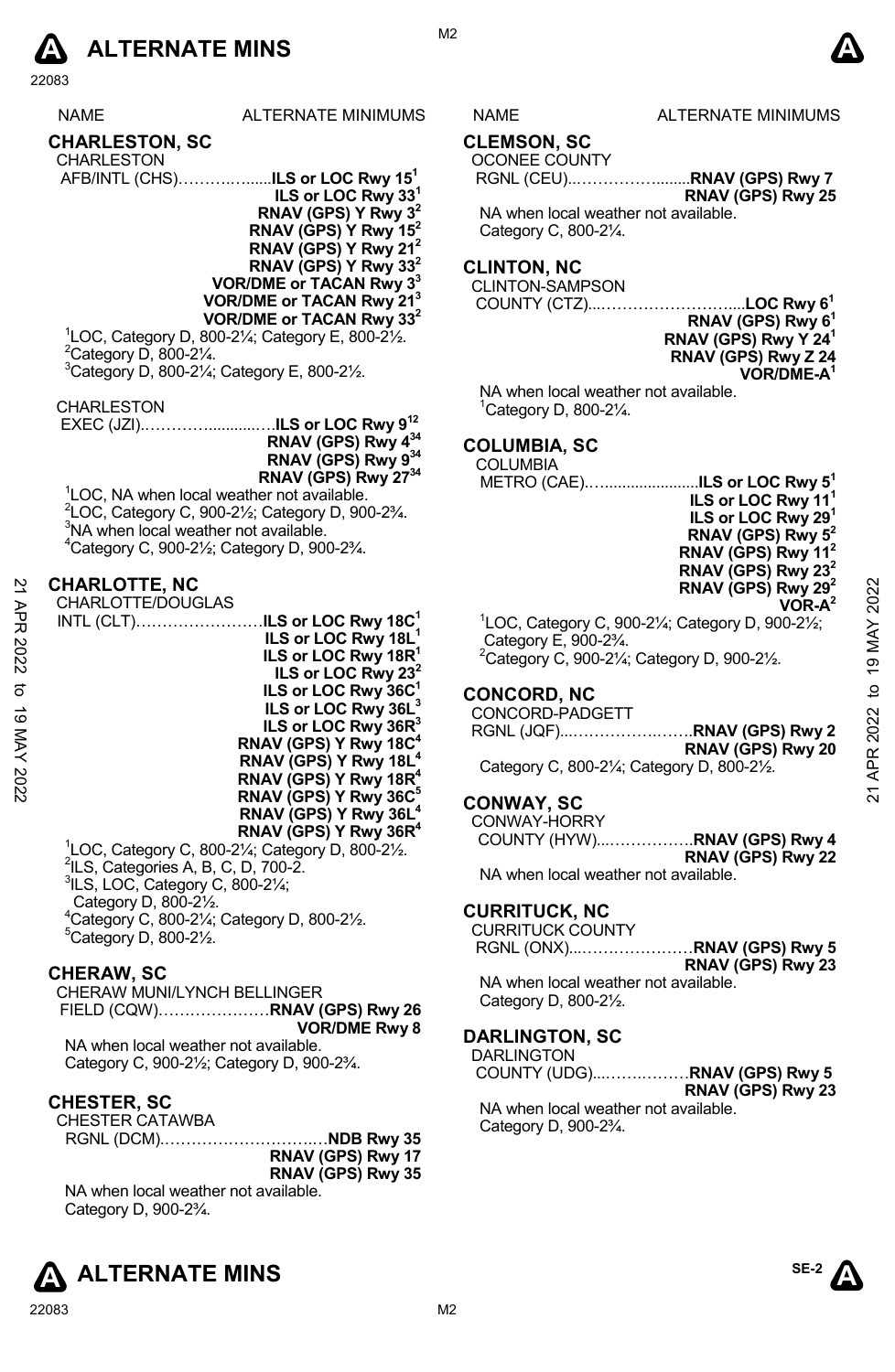

| <b>NAME</b> | ALTERNATE MINIMUMS |
|-------------|--------------------|
|             |                    |

**EDENTON, NC** 

| <b>NORTHEASTERN</b> |                   |
|---------------------|-------------------|
|                     |                   |
|                     | RNAV (GPS) Rwy 1  |
|                     | RNAV (GPS) Rwy 19 |

NA when local weather not available.

# **ELIZABETH CITY, NC**

ELIZABETH CITY CG AIR STATION/ RGNL (ECG)..………..………**ILS or LOC Rwy 1012 VOR/DME Rwy 101 VOR/DME Rwy 191 VOR/DME Rwy 283**

<sup>1</sup>NA when local weather not available.

<sup>2</sup>NA when control tower closed.

<sup>3</sup>NA when local altimeter not available.

#### **ELIZABETHTOWN, NC**

CARL L BROWN JR

FIELD (EYF)………………….**RNAV (GPS) Rwy 15 RNAV (GPS) Rwy 33 VOR/DME Rwy 15** 

NA when local weather not available. Category C, 800-2¼; Category D, 800-2½.

#### **ENGELHARD, NC**

HYDE COUNTY (7W6)……....**RNAV (GPS) Rwy 11** NA when local weather not available.

# **ERWIN, NC**

|                        |  |  | <b>HARNETT RGNL</b> |
|------------------------|--|--|---------------------|
| JETPORT (HRJ)LOC Rwy 5 |  |  |                     |
| NDB Rwy 23             |  |  |                     |
| RNAV (GPS) Rwy 5       |  |  |                     |
| RNAV (GPS) Rwy 23      |  |  |                     |
|                        |  |  |                     |

NA when local weather not available.

# **FAYETTEVILLE, NC**

| FAYETTEVILLE RGNL/GRANNIS      |  |
|--------------------------------|--|
|                                |  |
| LOC BC Rwy $22^2$              |  |
| RNAV (GPS) Rwy $4^2$           |  |
| RNAV (GPS) Rwy 22 <sup>2</sup> |  |
| RNAV (GPS) Rwy $28^2$          |  |
| VOR Rwy 22 <sup>2</sup>        |  |

1 ILS, Category C, 700-2; Category D, 700-2¼; LOC, Category D, 800-2¼.  $2$ Category D, 800-2 $\frac{1}{4}$ .

# **FLORENCE, SC**

NA when local weather not available. <sup>1</sup>NA when control tower closed. <sup>2</sup>LOC, Category C, 800-2¼; Category D, 800-2½.<br><sup>3</sup>Category C, 800, 21/: Category D, 800, 21/  $3$ Category C, 800-2 $\frac{1}{4}$ ; Category D, 800-2 $\frac{1}{2}$ .





# **FRANKLIN, NC**

MACON COUNTY (1A5)……...........**RNAV (GPS)-A**  NA when local weather not available. Category A, 1600-2; Category B, 1800-2; Category C, 2300-3.

# **GASTONIA, NC**

**GASTONIA** 

 MUNI (AKH)..…................................….**NDB Rwy 31 RNAV (GPS) Rwy 212** 

1 Category C, 800-2¼. <sup>2</sup>NA when local weather not available.

# **GEORGETOWN, SC**

**GEORGETOWN**  COUNTY (GGE)...………..…...**RNAV (GPS) Rwy 5 RNAV (GPS) Rwy 23**  NA when local weather not available. Category D, 800-2¼.

# **GOLDSBORO, NC**

WAYNE EXEC **JETPORT (GWW)......** 

| ILS or LOC Rwy 23 |
|-------------------|
| RNAV (GPS) Rwy 5  |
| RNAV (GPS) Rwy 23 |
| VOR-A             |
|                   |

NA when local weather not available.

# **GREENSBORO, NC**

PIEDMONT TRIAD INTL (GSO)..…….................….**ILS or LOC Rwy 5L1 ILS or LOC Rwy 5R1 ILS or LOC Rwy 23L<sup>12</sup> ILS or LOC Rwy 23R12 ILS Y or LOC/DME Y Rwy 3223 ILS Z or LOC/DME Z Rwy 3223 RNAV (GPS) Rwy 5L<sup>24</sup> RNAV (GPS) Rwy 5R24 RNAV (GPS) Rwy 1424 RNAV (GPS) Rwy 23L24 RNAV (GPS) Rwy 23R24 RNAV (GPS) Rwy 3224 VOR/DME Rwy 23L24 ENGELHARD, NC**<br>  $\frac{22}{20}$ <br>
ERWIN, NC<br>  $\frac{23}{20}$ <br>
ERWIN, NC<br>  $\frac{24}{20}$ <br>  $\frac{25}{20}$ <br>
Alternational weather not available.<br> **ERWIN, NC**<br>  $\frac{25}{20}$ <br>  $\frac{25}{20}$ <br>  $\frac{25}{20}$ <br>  $\frac{25}{20}$ <br>  $\frac{25}{20}$ <br>  $\frac{25}{20}$ <br>
M

> $1$ LOC, Category C, 800-21⁄<sub>4</sub>; Category D, 800-21⁄<sub>2</sub>. <sup>2</sup>NA when local weather not available.  $3$ ILS, LOC, Category C, 800-2 $\frac{1}{4}$ ; Category D, 800-2½. 4 Category C, 800-2¼; Category D, 800-2½.

# **GREENVILLE, NC**

PITT-GREENVILLE (PGV).……….…**RNAV (GPS) Rwy 2 RNAV (GPS) Rwy 8 RNAV (GPS) Rwy 20 RNAV (GPS) Rwy 26** 

NA when local weather not available. Category D, 800-2½.

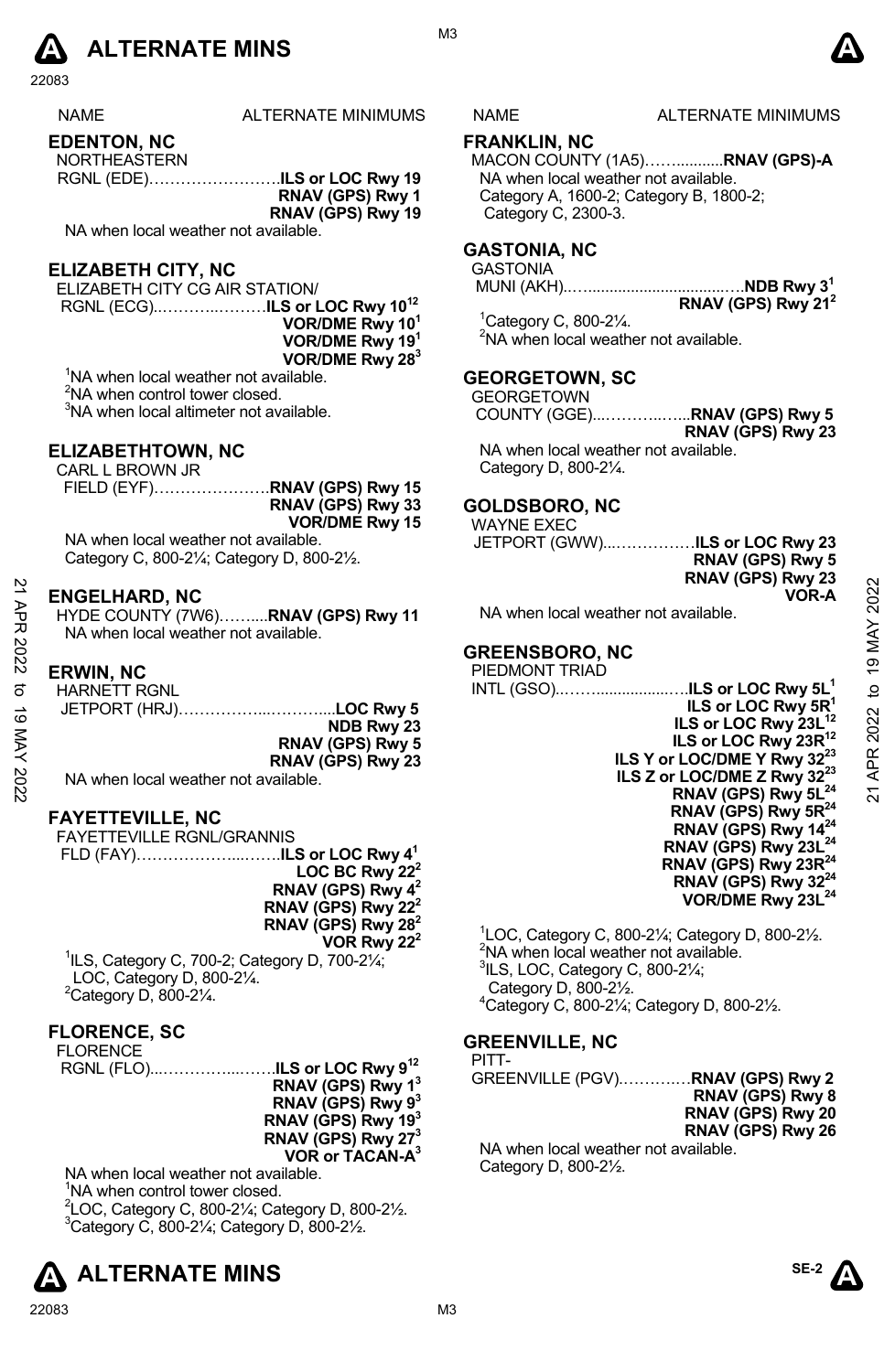

NAME ALTERNATE MINIMUMS NAME ALTERNATE MINIMUMS

# **GREENVILLE, SC**

DONALDSON FLD (GYH).………………….......**ILS or LOC Rwy 5**  NA when local weather not available. NA when control tower closed.

#### **GREENVILLE**

 DOWNTOWN (GMU)…....**ILS Y or LOC Y Rwy 112 ILS Z or LOC Z Rwy 1123 RNAV (GPS) Rwy 134 RNAV (GPS) Rwy 1035 RNAV (GPS) Rwy 1935 RNAV (GPS) Rwy 2835** 

<sup>1</sup>NA when tower closed. 2 LOC, Category D, 900-2¾. <sup>3</sup>NA when local weather not available.  $^{4}$ Category C, 900-2 $\frac{3}{4}$ .  $5$ Category D, 900-2 $\frac{3}{4}$ .

# **GREENWOOD, SC**

|                   |  |  | GREENWOOD |
|-------------------|--|--|-----------|
|                   |  |  |           |
| RNAV (GPS) Rwy 27 |  |  |           |
| VOR Rwy 9         |  |  |           |
|                   |  |  | .         |

NA when local weather not available. Category D, 800-2¼.

# **GREER, SC**

| 2        | Category D, 800-21/4.                        |                                      | 2022          |
|----------|----------------------------------------------|--------------------------------------|---------------|
| ЯPR      |                                              | <b>LANCASTER, SC</b>                 |               |
|          | <b>GREER, SC</b>                             | LANCASTER COUNTY-MC WHIRTER          |               |
|          | <b>GREENVILLE SPARTANBURG</b>                |                                      | MAY           |
| 2022     |                                              | RNAV (GPS) Rwy 24                    | 19            |
|          | ILS or LOC Rwy 22 <sup>12</sup>              | NA when local weather not available. |               |
|          | RNAV (GPS) Rwy 4 <sup>3</sup>                | Category D, 800-21/4.                | ೆ             |
| ಠ        | RNAV (GPS) Rwy 22 <sup>3</sup>               |                                      |               |
|          | NA when local weather not available.         | <b>LEXINGTON, NC</b>                 | 2022          |
|          | <sup>1</sup> NA when control tower closed.   | <b>DAVIDSON</b>                      |               |
|          | $^{2}$ LOC, Category D 800-2 $\frac{1}{4}$ . |                                      | <b>APR</b>    |
|          |                                              |                                      |               |
| MAY 2022 | <sup>3</sup> Category D 800-21/4.            | RNAV (GPS) Rwy 24                    | $\frac{1}{2}$ |
|          |                                              |                                      |               |

# **HICKORY, NC**

HICKORY RGNL (HKY)…...…**ILS or LOC Rwy 2412 RNAV (GPS) Rwy 1 RNAV (GPS) Rwy 63 RNAV (GPS) Rwy 193 RNAV (GPS) Rwy 243**  NA when local weather not available.

<sup>1</sup>NA when control tower closed. <sup>2</sup> LOC, Category C, 900-2<sup>1</sup>/<sub>2</sub>; Category D, 900-2<sup>3</sup>/<sub>4</sub>.<br><sup>3</sup> Category C, 900, 31/; Category D, 900, 3<sup>3</sup>/  $3$ Category C, 900-2 $\frac{1}{2}$ ; Category D, 900-2 $\frac{1}{2}$ .

**HILTON HEAD ISLAND, SC**  HILTON HEAD (HXD)……...….**RNAV (GPS) Rwy 3**  NA when local weather not available.

# **JACKSONVILLE, NC**

| ALBERT J ELLIS (OAJ) <b>ILS or LOC Rwy 5</b> |                         |
|----------------------------------------------|-------------------------|
|                                              | <b>RNAV (GPS) Rwy 5</b> |
|                                              | RNAV (GPS) Rwy 23       |
| NA when local weather not available.         |                         |

NA when local weather not available.

# **JEFFERSON, NC**

ASHE COUNTY (GEV).…...…**RNAV (GPS) Rwy 28**  NA when local weather not available. Categories A, B, 1100-2; Categories C, D, 2000-3.

# **KENANSVILLE, NC**

DUPLIN CO (DPL)……………..**RNAV (GPS) Rwy 5** 

Category D, 900-2½.

# **KINGSTREE, SC**

WILLIAMSBURG

RGNL (CKI).…………………**RNAV (GPS) Rwy 14 RNAV (GPS) Rwy 32**  NA when local weather not available.

Category C, 900-2¾; Category D, 900-3.

#### **KINSTON, NC**

KINSTON RGNL JETPORT AT STALLINGS FLD (ISO)...…......**ILS or LOC Rwy 512**

**RNAV (GPS) Rwy 5 RNAV (GPS) Rwy 23** 

**RNAV (GPS) Rwy 23** 

NA when local weather not available. <sup>1</sup>NA when control tower closed.  ${}^{2}$ Categories C, D, 700-2.

# **LANCASTER, SC**

# **LEXINGTON, NC**

COUNTY (EXX)………………..**RNAV (GPS) Rwy 6 RNAV (GPS) Rwy 24**  NA when local weather not available.

#### **LINCOLNTON, NC**

LINCOLNTON-LINCOLN COUNTY RGNL (IPJ)..…………..**ILS Y or LOC Y Rwy 23123 ILS Z or LOC Z Rwy 23123 RNAV (GPS) Rwy 514 RNAV (GPS) Rwy 234** 

<sup>1</sup>NA when local weather not available.  $2$ ILS, LOC, Category C, 800-2 $\frac{1}{4}$ ; Category D, 800-2½. <sup>3</sup>NA when FBO closed. 4 Category C, 800-2¼; Category D, 800-2½.

#### **LOUISBURG, NC**  TRIANGLE NORTH

| TINAINOLL INVINTIT |                   |
|--------------------|-------------------|
|                    |                   |
|                    | RNAV (GPS) Rwy 23 |
|                    | $VOR-A1$          |

NA when local weather not available.  $1$ Categories A, B, 900-2; Category C, 900-2 $\frac{3}{4}$ ; Category D, 900-3.



**SE-2** 

M4

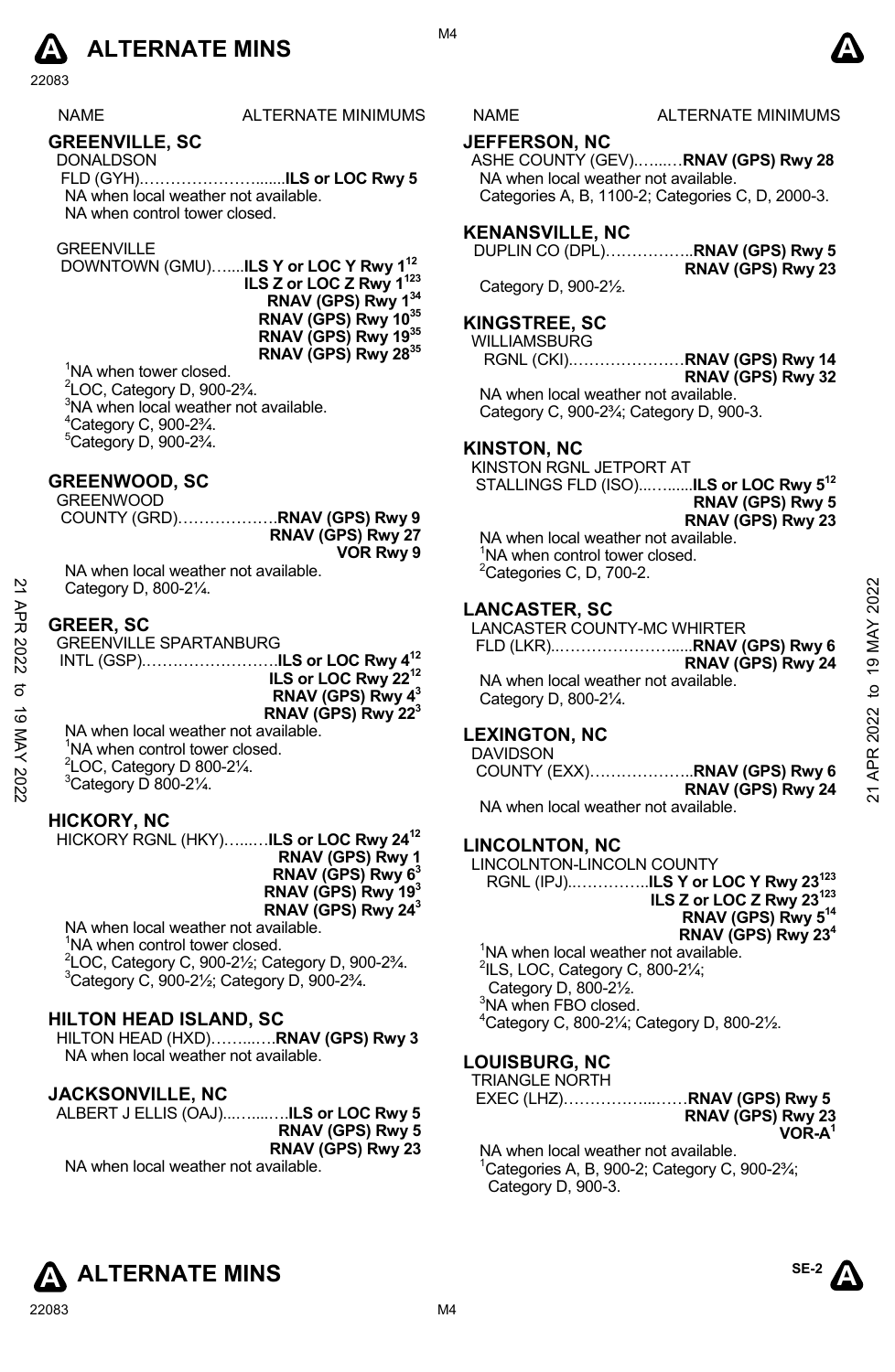

| <b>NAME</b>   | ALTERNATE MINIMUMS |
|---------------|--------------------|
| LUMBERTON, NC |                    |

LUBERTON RGNL (LBT)..……..**ILS or LOC Rwy 5** 

**RNAV (GPS) Rwy 5 RNAV (GPS) Rwy 13 RNAV (GPS) Rwy 23** 

NA when local weather not available.

# **MANNING, SC**

SANTEE COOPER RGNL (MNI)…………..............**VOR/DME or GPS-A** 

Category D, 800-2¼. NA when local weather not available.

# **MANTEO, NC**

| DARE COUNTY                          |                   |
|--------------------------------------|-------------------|
|                                      |                   |
|                                      | RNAV (GPS) Rwy 17 |
|                                      | RNAV (GPS) Rwy 23 |
| NA when local weather not available. |                   |

# **MARION, SC**

MARION

| RNAV (GPS) Rwy 22 |
|-------------------|
| <b>VOR/DME-A</b>  |

NA when local weather not available. Category D, 900-2¾.

#### **MAXTON, NC**

LAURINBURG/ MAXTON (MEB)...…………….**ILS or LOC Rwy 51 RNAV (GPS) Rwy 52 RNAV (GPS) Rwy 232**  1 LOC, Category D, 900-2½. 21 APR 2022 to 19 MAY 202221 APR 2022 to 19 MAY 2022

 $2$ Category D, 900-2 $\frac{1}{2}$ .

# **MONROE, NC**

CHARLOTTE/MONROE EXEC (EQY)...………...……….**RNAV (GPS) Rwy 5 RNAV (GPS) Rwy 231**

Category D, 800-2½. <sup>1</sup>NA when local weather not available.

#### **MORGANTON, NC**

FOOTHILLS RGNL (MRN)...………...….**LOC Rwy 3 RNAV (GPS) Rwy 31 RNAV (GPS) Rwy 211** 

NA when local weather not available. 1 Category D, 900-2¾.

# **MOUNT AIRY, NC**

MOUNT AIRY/SURRY COUNTY (MWK)..………..…**RNAV (GPS) Rwy 181 RNAV (GPS) Rwy 36**  Category C, 1000-2¾; Category D, 1100-3. <sup>1</sup>NA when local weather not available.

# NAME ALTERNATE MINIMUMS

# **MOUNT PLEASANT, SC**

MT PLEASANT RGNL-FAISON FLD (LRO)..…….................…**RNAV (GPS) Rwy 17 RNAV (GPS) Rwy 35** 

**VOR/DME-A** 

NA when local weather not available.

# **MYRTLE BEACH, SC**

# MYRTLE BEACH

INTL (MYR).……………………**ILS or LOC Rwy 181** 

**ILS or LOC Rwy 362 RNAV (GPS) Rwy 183 RNAV (GPS) Rwy 363 RNAV (GPS)-A3 VOR/DME-A4**  <sup>1</sup>LOC, Category D, 800-2¼, Category E, 800-2½.<br><sup>2</sup>ll S. Category C. 800-2: Category D, 800-21/:  $2$ ILS, Category C, 800-2; Category D, 800-2 $\frac{1}{4}$ ; Category E, 800-2½. LOC, Category D, 800-2¼, Category E, 800-2½. 3 Category D, 800-2¼; Category E, 800-2½.  $4$ Category D, 800-2 $\frac{1}{4}$ .

# **NEW BERN, NC**

COASTAL CAROLINA

RGNL (EWN)…………………**ILS or LOC Rwy 412** 

**RNAV (GPS) Rwy 413 RNAV (GPS) Rwy 223 VOR Rwy 223** 

<sup>1</sup>NA when local weather not available.  $2^2$ LOC, Category D, 900-2 $\frac{3}{4}$ .  $3$ Category D, 900-2 $\frac{3}{4}$ .

#### **NEWBERRY, SC**

NEWBERRY COUNTY (EOE).………..**NDB Rwy 22 RNAV (GPS) Rwy 4 RNAV (GPS) Rwy 22**  NA when local weather not available.

# **NORTH MYRTLE BEACH, SC**

| <b>GRAND STRAND</b>                  |                                |
|--------------------------------------|--------------------------------|
|                                      |                                |
|                                      | RNAV (GPS) Rwy 5 <sup>2</sup>  |
|                                      | RNAV (GPS) Rwy 23 <sup>2</sup> |
|                                      | VOR Rwy $5^3$                  |
|                                      | VOR Rwy $23^2$                 |
| NA when local weather not available. |                                |

 LOC, Category D, 800-2¼. Category D, 800-2 $\frac{1}{4}$ . Categories A, B, 900-2; Category C, 900-2½; Category D, 900-2¾.

# **NORTH WILKESBORO, NC**

WILKES COUNTY (UKF)..………..…**ILS Y or LOC Y Rwy 11 ILS Z or LOC Z Rwy 11 RNAV (GPS) Rwy 12 RNAV (GPS) Rwy 192**  NA when local weather not available. 1 LOC, Category D, 1000-3.  $2$ Category D, 1000-3.

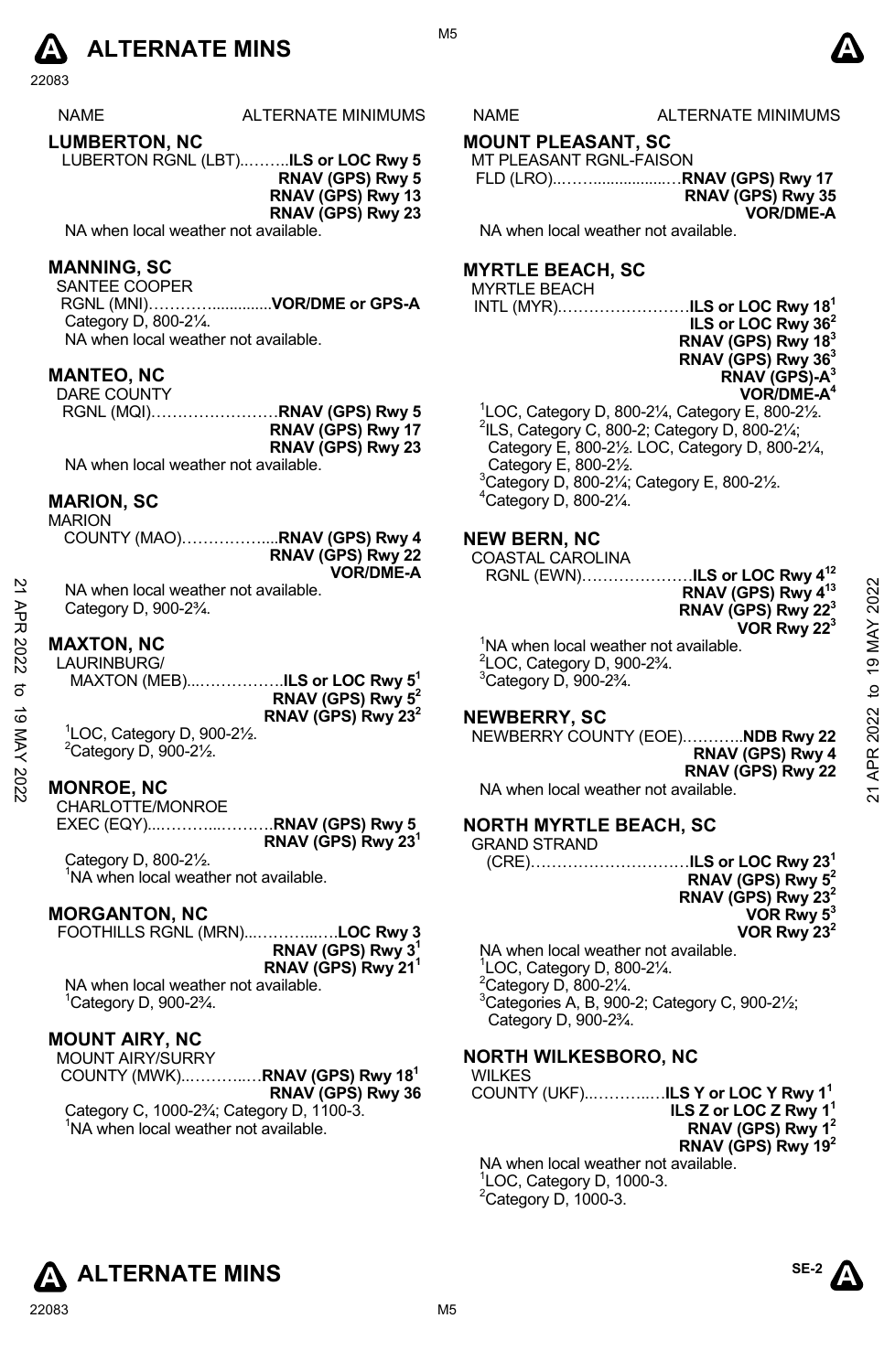

# NAME ALTERNATE MINIMUMS NAME ALTERNATE MINIMUMS

#### **OAK ISLAND, NC**

CAPE FEAR RGNL JETPORT/HOWIE FRANKLIN FIELD (SUT)………**RNAV (GPS) Rwy 5 RNAV (GPS) Rwy 23** 

NA when local weather not available.

#### **ORANGEBURG, SC**

ORANGEBURG

 MUNI (OGB)..…………….……**RNAV (GPS) Rwy 5 RNAV (GPS) Rwy 17 RNAV (GPS) Rwy 23 RNAV (GPS) Rwy 35** 

NA when local weather not available. Category C, 900-2½; Category D, 900-2¾.

#### **OXFORD, NC**

HENDERSON/OXFORD (HNZ)………..**LOC Rwy 6 RNAV (GPS) Rwy 6 RNAV (GPS) Rwy 24**

NA when local weather not available. Category D, 800-2½.

#### **PINEHURST/SOUTHERN PINES, NC**

**MOORE** 

| 2                | $1$ $1$ $1$ $1$ $1$ $1$ $1$ $1$<br>COUNTY (SOP) <b>ILS Y or LOC Y Rwy 5<sup>1</sup></b><br>ILS Z or LOC Z Rwy 5 <sup>1</sup>                                                               | Category D, 800-21/4.<br><b>RUTHERFORDTON, NC</b>                                                                  | 2022             |
|------------------|--------------------------------------------------------------------------------------------------------------------------------------------------------------------------------------------|--------------------------------------------------------------------------------------------------------------------|------------------|
| 2022<br>ನ        | RNAV (GPS) Rwy 5 <sup>23</sup><br>RNAV (GPS) Rwy 23 <sup>23</sup><br><sup>1</sup> LOC, Category D, 1000-3.<br>$2$ Category D, 1000-3.<br><sup>3</sup> NA when local weather not available. | RUTHERFORD CO/MARCHMAN<br>NA when local weather not available.<br>Category D, 800-21/2.                            | 19 MAY<br>₫      |
| ಠ<br>XAN<br>2022 | <b>RALEIGH/DURHAM, NC</b><br>RALEIGH-DURHAM<br>INTL (RDU)ILS or LOC Rwy 5L <sup>1</sup><br>ILS or LOC Rwy 5R <sup>1</sup><br>ILS or LOC Rwy 23L <sup>1</sup>                               | <b>SALISBURY, NC</b><br><b>MID-CAROLINA</b><br>RGNL (RUQ)RNAV (GPS) Rwy 20<br>NA when local weather not available. | 2022<br>ĄPR<br>ম |

#### **RALEIGH/DURHAM, NC**

RALEIGH-DURHAM INTL (RDU)..……………….….**ILS or LOC Rwy 5L1 ILS or LOC Rwy 5R1 ILS or LOC Rwy 23L1 ILS or LOC Rwy 23R1 RNAV (GPS) Y Rwy 5L2 RNAV (GPS) Y Rwy 5R2 RNAV (GPS) Y Rwy 23L2 RNAV (GPS) Y Rwy 23R2** 

1 LOC, Category D, 800-2½.  $2$ Category D, 800-2 $\frac{1}{2}$ .

#### **REIDSVILLE, NC**

ROCKINGHAM COUNTY NC SHILOH (SIF)..…………………………**NDB Rwy 31 RNAV (GPS) Rwy 13 RNAV (GPS) Rwy 31**  NA when local weather not available.

Category D, 800-2¼.

# **ROANOKE RAPIDS, NC**

HALIFAX/NORTHAMPTON RGNL (IXA).……………………**RNAV (GPS) Rwy 2 RNAV (GPS) Rwy 20 VOR Rwy 2**  Category D, 800-2¼.

# **ROCK HILL, SC**

#### ROCK HILL/YORK CO/

BRYANT FIELD (UZA).………**RNAV (GPS) Rwy 21 RNAV (GPS) Rwy 20** 

NA when local weather not available. 1 Category D, 800-2¼.

# **ROCKINGHAM, NC**

RICHMOND

COUNTY (RCZ)………………**RNAV (GPS) Rwy 32**  NA when local weather not available.

#### **ROCKY MOUNT, NC**

ROCKY MOUNT/WILSON RGNL (RWI)....…………...……**RNAV (GPS) Rwy 4 RNAV (GPS) Rwy 22 VOR/DME Rwy 22**  NA when local weather not available.

#### **ROXBORO, NC**

RALEIGH RGNL AT PERSON COUNTY (TDF)………………...**RNAV (GPS) Rwy 6 RNAV (GPS) Rwy 24**  NA when local weather not available. Category D, 800-2¼.

#### **RUTHERFORDTON, NC**

#### **SALISBURY, NC**

#### **SANFORD, NC**

RALEIGH EXECUTIVE JETPORT AT SANFORD -LEE COUNTY (TTA).…….......**RNAV (GPS) Rwy 3 RNAV (GPS) Rwy 21** NA when local weather not available. Category D, 800-2¼.

#### **SHELBY, NC**

SHELBY-CLEVELAND COUNTY RGNL (EHO)………………**NDB Rwy 231**

**RNAV (GPS) Rwy 5 RNAV (GPS) Rwy 23** 

NA when local weather not available.  $1$ Category C, 800-2 $\frac{1}{4}$ ; Category D, 800-2 $\frac{1}{2}$ .

# **SILER CITY, NC**

| SILER CITY |                            |
|------------|----------------------------|
|            | MUNI (SCR)RNAV (GPS) Rwy 4 |
|            | RNAV (GPS) Rwy 22          |

NA when local weather not available.